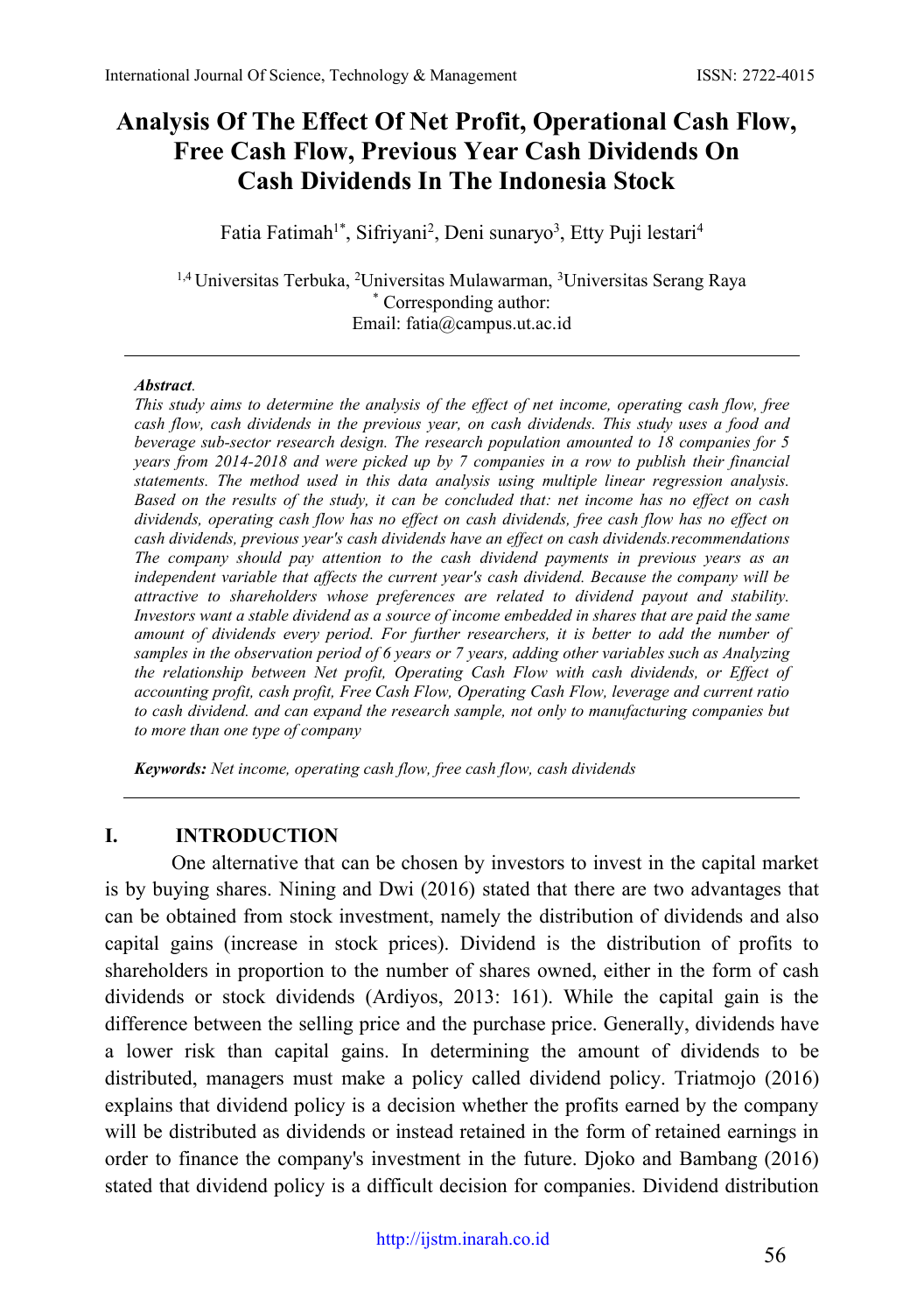on the one hand can affect the interest of investors to invest their capital and will also affect the existence of the company in the capital market where the capital market is one of the important sources for companies to fund their business activities while on the other hand dividend distribution is also expected not to threaten the survival of the company. Therefore, company managers must be able to make optimal dividend policies. Brigham and Houston (2011: 221) state that the optimal dividend policy is a policy that balances the amount of current dividends with future company growth so as to maximize share prices. The distribution of dividends by several companies in Indonesia is still inconsistent.

This can be seen from several phenomena that occur in manufacturing companies, for example the case of PT. Sekar Laut, Tbk which in 2009 did not distribute dividends to shareholders even though the net profit of its business increased three times from the previous year. John Gozal director of PT. Sekar Laut, Tbk revealed that the reason the company did not distribute dividends even though its profits rose significantly was because the company wanted to develop its business. The profit was invested to buy a new machine (kabarbisnis.com). It is different with larger companies such as PT. Unilever Indonesia, Tbk which in 2015 increased the amount of dividend distribution to investors even though the company's net profit decreased. The company's net profit in 2014 was Rp. 5.93 trillion while in 2015 it fell to Rp. 5.85 trillion. This happens because the company's operating expenses PT. Unilever Indonesia, Tbk increased (viva.co.id). Based on this phenomenon, the researchers chose the manufacturing industry as the sample in this study. Apart from the inconsistency of dividend distribution as described above, another reason is because the manufacturing industry is the industry with the most shares listed on the Indonesia Stock Exchange (IDX) and also consists of various types of industrial sub-sectors. Djoko and Bambang (2016) state that the existence of these various industrial subsectors makes the manufacturing sector almost dominate the capital market, so it is easier to see the effect of the capital market as a whole. There are several factors that influence the company in determining the amount of dividends to be distributed. Based on the phenomena that occur above, the researchers set four factors that influence dividend policy.

Hery (2012: 287) Companies that have a fairly good level of net profit accumulation from the next period, usually have the potential to be able to share part of the net profit to company owners (shareholders). dividend. Abdul Dalimunte (2013) also said that in determining the cash dividend to be given to shareholders, of course the company will pay attention to the net profit obtained by the company, because the dividends distributed to shareholders are part of the profit, if a company can earn greater profits, then theoretically the company will be able to set a larger cash dividend. The amount of dividend payment is different every year, sometimes when the company's profit decreases, but the dividends given by the company are actually greater than the previous year (Abdul Dalimunthe, 2013). However, the net profit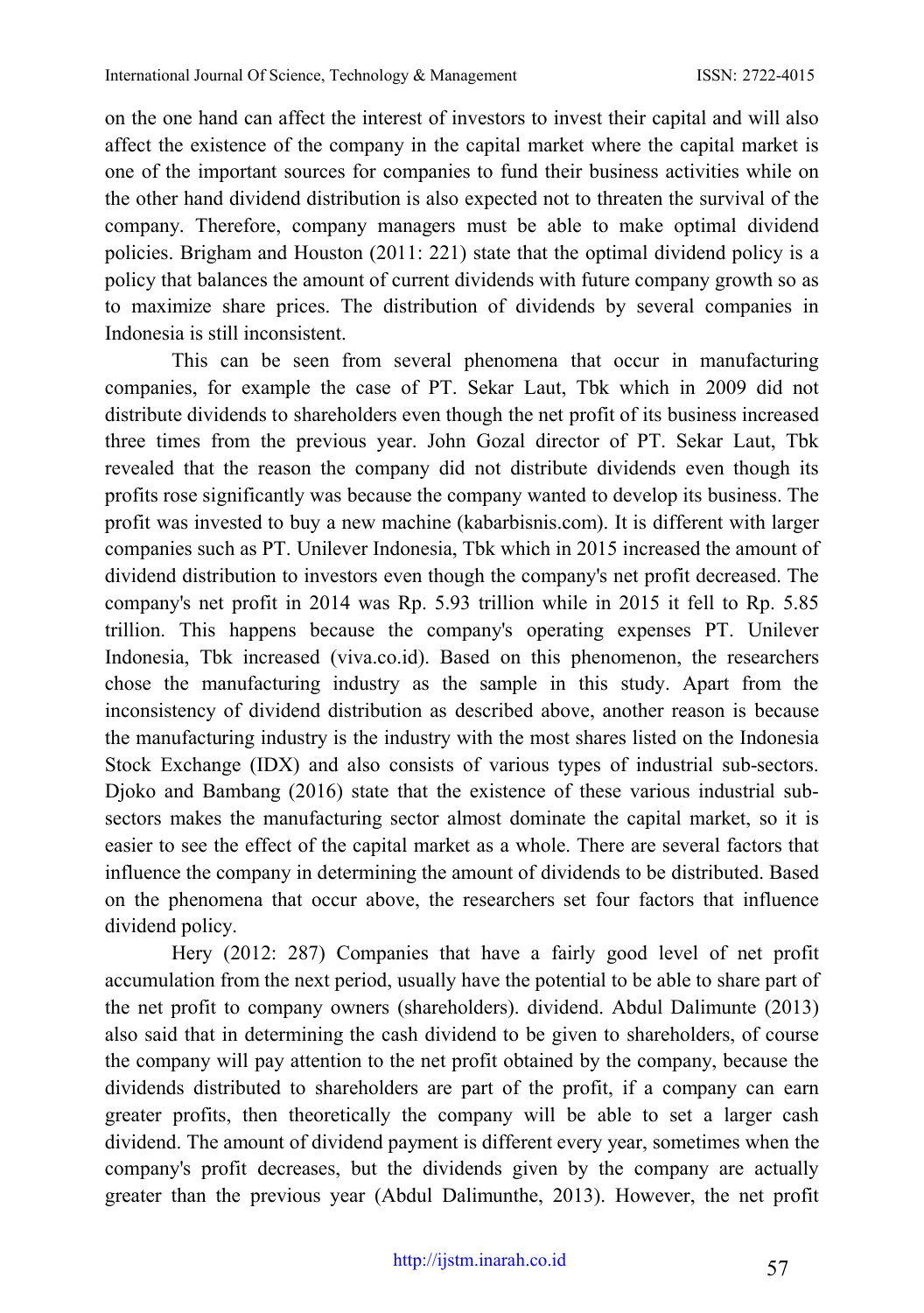reflected in the company's income statement uses accounting income so that it does not describe the availability of cash to pay the dividend (Miller & Modigliani, 1961 in Jurica Lucyanda and Lilyana, 2012).

Hery (2017, p. 215): "Stating operating activities include transactions classified as determining the amount of net profit/loss. Cash receipts from the sale of goods or rendering of services are the main source of cash inflows. The amount of cash flow from operating activities is an indicator that determines whether the company's operating activities can generate sufficient cash flow to repay loans, maintain the company's operating capability, pay dividends, and make new investments without relying on sources of income. Therefore, if the company has a low operating cash flow, it can affect the payment of cash dividends. Cash flow from operating activities depends on the company's investment. In other words, investments made by companies that produce projects with positive net present value will increase cash flow from operating activities. Dividend distribution also depends on the company's liquidity position, which is reflected in the operating company's cash flow. Operating Cash Flow describes the liquidity of cash flows out and into the company. From the company's cash flow report, it can be seen how much the company's ability to fulfill its obligations including cash dividends. The company's operating cash flow is an indicator to measure how the company manages existing cash, companies that are able to maintain good cash are able to meet internal needs and are sufficient to pay dividends.

According to the theory of Tatang Ary Gumanti (2013 p. 46) "Stating that the total cash inflows (from operating profit and external funding) must be equal to the cash outflows (for investments and dividends)". This means that if Operating Cash Flow increases, dividend payments will also increase, and vice versa, dividend payments decrease because Operating Cash Flow has decreased.Free Cash Flow (free cash flow). According to Murhadi (2013: 48) Free Cash Flow is cash available within the company and can be used for various activities. The cash is obtained from the company's operating activities after being used for reinvestment activities. From this definition, it can be said that Free Cash Flow is the remaining excess cash in the company that should be distributed in the form of dividends to shareholders. Companies that have high Free Cash Flow make investors demand to distribute it in the form of dividends. As a result, the dividends to be distributed will also be large. Therefore, Free Cash Flow (free cash flow) has a positive influence on dividend policy. The higher the Free Cash Flow, the higher the dividend to be distributed and vice versa.

Cash dividend payments in the previous period should also be considered in explaining the variation of cash dividends paid in the current period. The dividend announcement is one of the information that the market will respond to. When dividend payments for the previous period are made, especially cash dividends, the market will respond, so managers will distribute cash dividends to show that the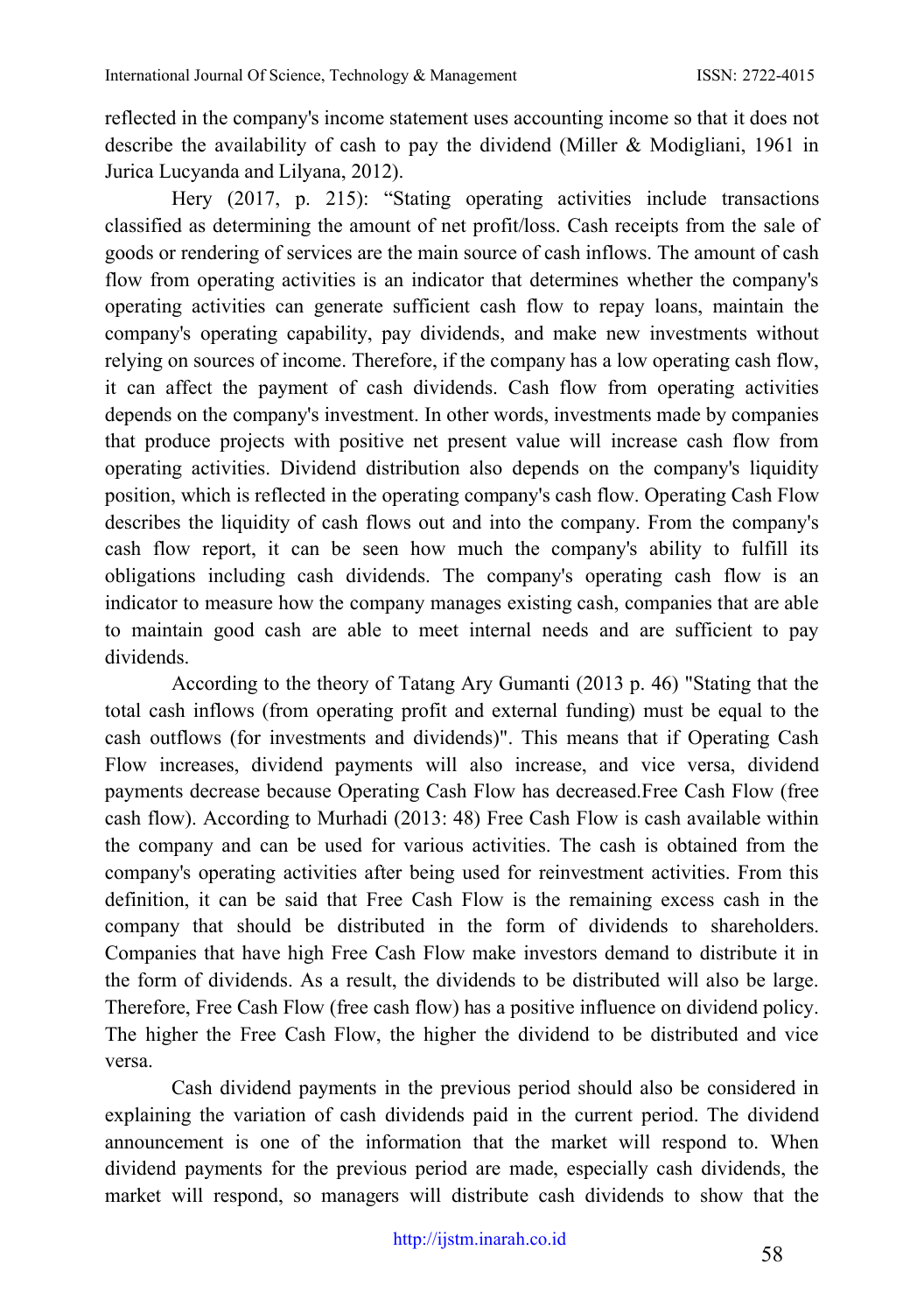company has good prospects for the current period. This means that the greater the Previous Cash Dividend payment, the greater the probability that the Cash dividend will be distributed during this period. The results of research conducted by Arfan (2011) stated that there was a significant effect between Previous Cash Dividend payments and Cash dividends.

# **II. LITERATURE REVIEW AND HYPOTHESES DEVELOPMENT** *Dividend*

Dividend is a distribution to shareholders of a company proportionally according to the number of shares held by each owner (Stice et al. 2009:138). According to Harahap (2008:295) dividend is part of the profit received by the owner of the company. The distribution of this dividend is based on profit, both retained earnings and profit for the year. Theoretically without profit there is no dividend. The payment of dividends is at the discretion of the company's board of directors. According to Kieso and Weygandt (2010:185), which is translated by Desi Adhariani and Vera Diyanti, dividends (dividends) are distributed by the company to its shareholders on a pro rata basis (professional). The decision to give dividends has an effect on the assessment and growth of the company. Companies that are "growing" will pay cash dividends in small amounts or do not pay dividends because their policy is to expand rapidly as far as internal and external financial conditions allow. In general, investors in receiving dividends prefer the company to pay dividends in cash. The purpose of dividend distribution according to Handayani (2010) in Hariyanto (2013:14) is as follows: To maximize prosperity for shareholders This is because some investors invest their funds in the capital market to obtain dividends and the high dividend paid will affect stock prices.

Investors believe that the high dividends paid means that the company's future prospects are good. To show the company's liquidity. By paying dividends, it is expected that the company's performance in the eyes of investors is good. We often find that some companies pay dividends in a fixed amount for all periods. This is done because the company wants to be recognized by investors that the company concerned is able to face economic turmoil and is able to provide returns to investors. Some investors view that the risk of dividends is lower than the risk of capital gains. To meet the needs of shareholders, they will get fixed assets which are used for consumption purposes. Dividends can be used as a consumable tool between managers and shareholders. Overall information about the condition of the company is often unknown to investors so that through dividends the company's growth and company prospects and company prospects can be known. There are several types of dividends that companies pay to shareholders. Meanwhile, according to Ang (1997) In Hariyanto (2013:!2), in terms of the shape there are 2 (two) types of dividends, namely: cash dividends (cash dividends), stock dividends (stock dividends).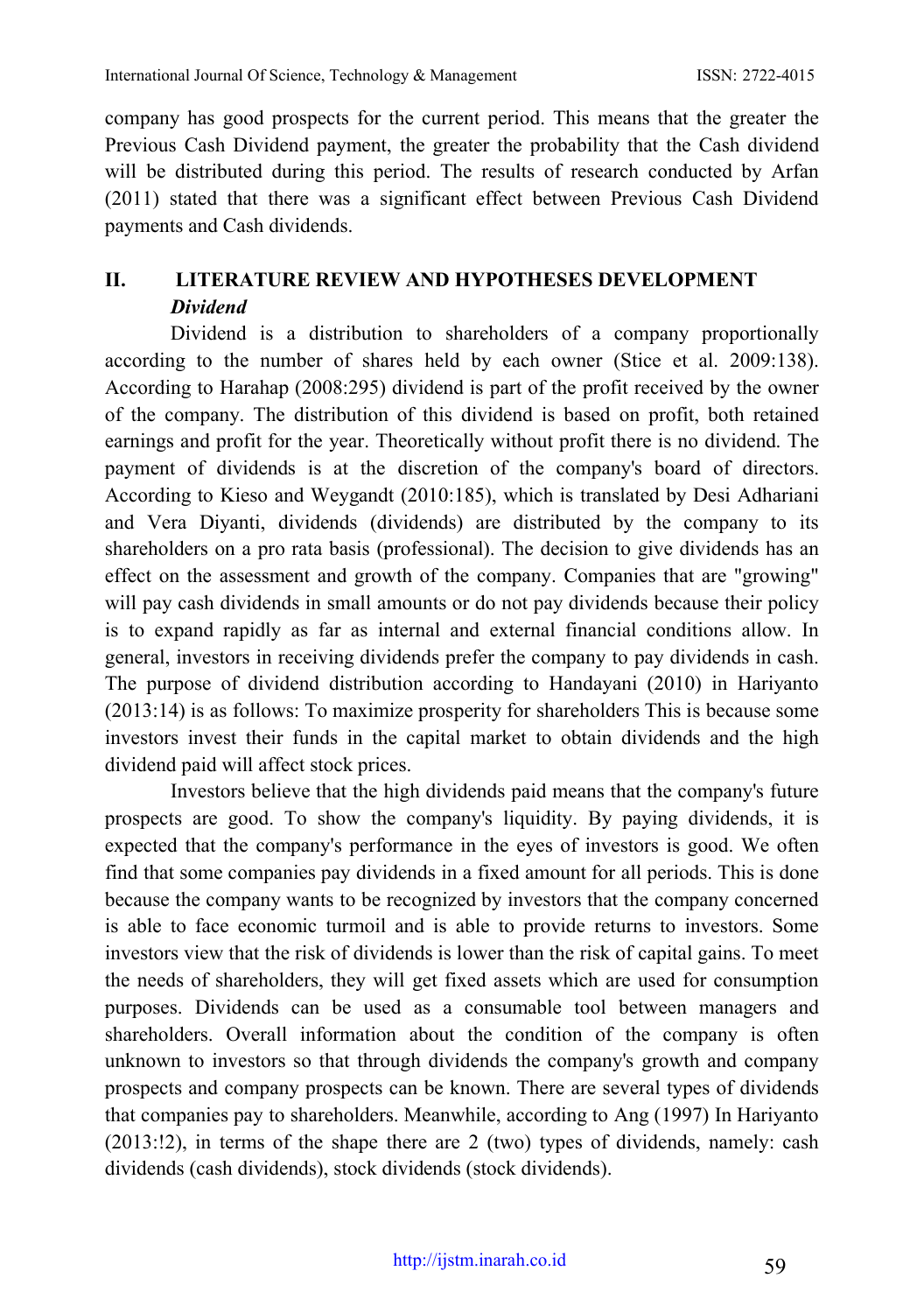#### *Profit*

According to Subramanyam and Wild (2010:4) translated by Dewi Yanti, profit is the difference between income and profit after deducting expenses and losses. Profit is one of the measurements of operating activities and is calculated on the basis of accrual accounting. The income statement presents the net profit for a period along with the components of profit, namely revenues, expenses, gains, and losses. Profit summarizes the financial impact of business operating activities. The main purpose of the income statement is to explain how profit is calculated with the important components presented in separate items.

According to Riahi and Belkaoui (2007:226) profit is a fundamental and important aspect of financial statements and has many uses in various contexts. Profit is generally viewed as a basis for taxation, a determinant of dividend payout policy, a guide to investment and decision making, and an element in forecasting. According to Soemarso (2009:227), the last number in the income statement is net profit (net profit). This amount represents the net increase in capital. On the other hand, if the company suffers a loss, the last number in the income statement is the net loss. The Committee on Terminology defines profit as the amount that comes from reducing the cost of production, other costs, and losses from income or operating income (Harahap, 2007).

#### *Cash flow statement*

According to Stice et al (2009:284) translated by Ali Akbar, the cash flow statement describes changes in cash or cash equivalents within a certain period. Cash equivalents are highly liquid short-term investments that can be readily exchanged for cash. To be considered a cash equivalent, an item must be immediately convertible into cash and very close to its maturity so that there is little risk of changes in value due to changes in or due to interest rates. The cash flow statement presents more detailed information about cash accounts, both in the form of cash inflows and cash outflows of the company for 1 period. Information about cash flows is useful for users of financial statements to evaluate the company's ability to generate cash and assess the company's need for cash (PSAK No. 2, Introduction, 2009).

Furthermore, the standard (PSAK No. 2, par. 3, 2009) states that the statement of cash flows, together with other financial statements, is expected to produce information that allows users to evaluate changes in net assets, financial structure, and the company's ability to run its business. in the face of business changes (Warsono and Natalia, 2011).The purpose of the cash flow statement to present a cash flow statement is to provide relevant information about the receipts and disbursements of cash or cash equivalents from a company in a certain period (Harahap, 2008:255). This report will help investors, creditors, and other users to: assess the company's ability to generate cash in the future; assess the company's ability to meet its obligations to pay dividends and the need for funds for external activities; assess the reasons for the difference between Net profit and associated cash receipts and disbursements; assessing the effect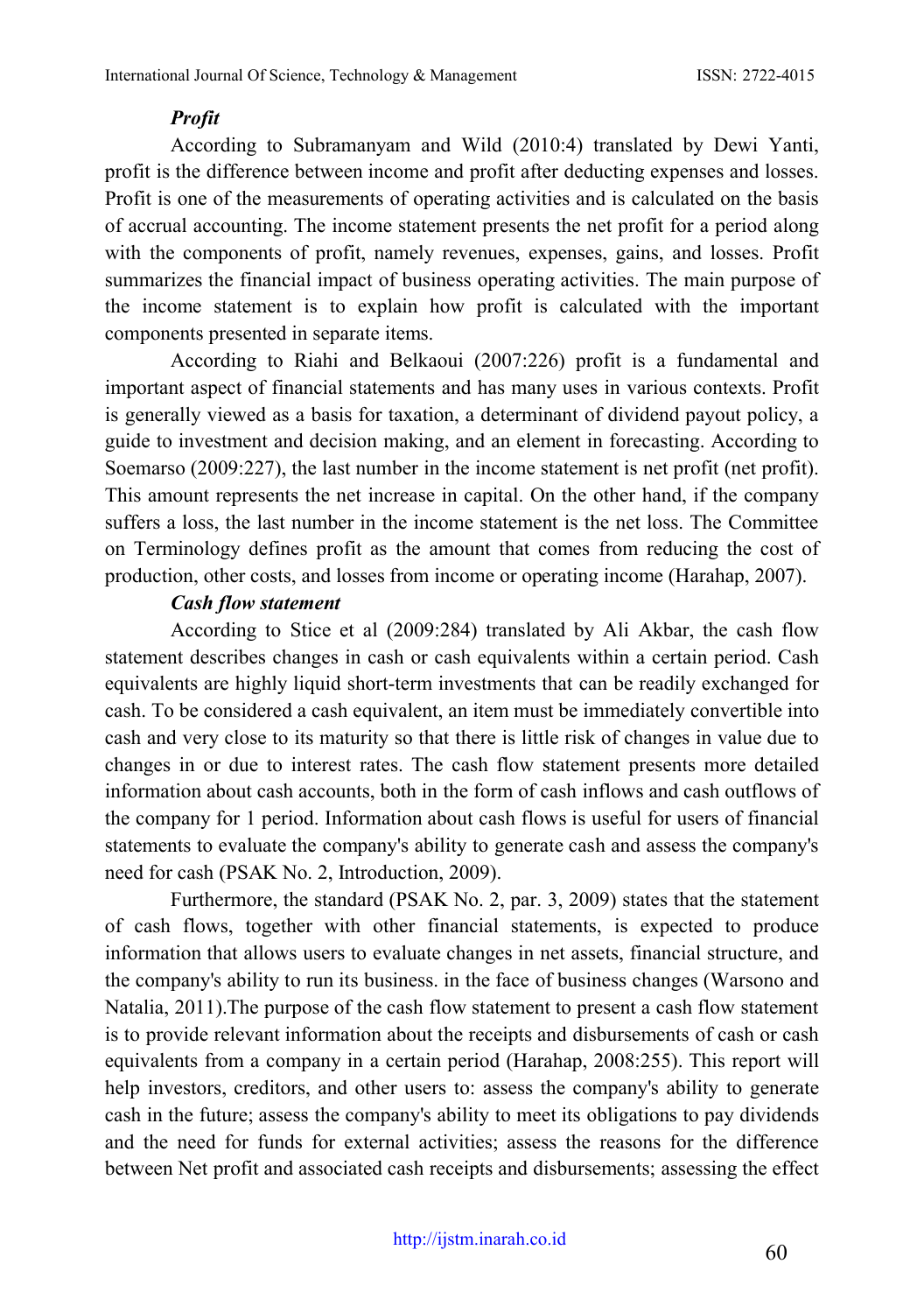of both cash and non-cash investments and other financial transactions on the company's financial position during a certain period.

#### *Grouping in the Statement of Cash Flows*

According to experts, in the cash flow statement, cash receipts and disbursements are grouped into three main categories, namely Operating Cash Flow, investment cash flow, and financing/funding cash flow. The explanation of each of these categories is as follows.

## *Operating Cash Flow*

Activities included in this group are the main income generating activities of the company and other activities that are not investing and financing activities; all transactions and other events that cannot be considered as investment and financing activities. These activities usually include production activities, delivery of goods, and the provision of services. Cash flows from these operations are generally the effects of cash from transactions and other events that participate in determining profit. The amount of cash flow from operating activities is an indicator that determines whether the company's operations can generate sufficient cash flow to repay loans, maintain the company's operating capability, pay dividends and make new investments without relying on external funding sources.

According to Kieso and Weygandt (2010:323) translated by Desi Adhariani and Vera Diyanti, the category of operating activities is the most important. This source of cash is generally considered the best measure of a company's ability to obtain funds to continue its business.The net amount provided or used by operating activities is an important feature of a cash flow statement. Just as Net profit is used to summarize everything in the cash flow statement, cash flow from operating activities is the "bottom line" or the final amount of the cash flow statement. Although cash flows from interest or dividends can logically be classified as investing or financing activities, the FASB decided to classify them as operating activities.

## *Investment Cash Flow*

Activities included in investment cash flows are the acquisition and disposal of long-term assets, both tangible and intangible and other investments that do not include cash equivalents, including receiving and collecting loans, debts, securities or capital, fixed assets and other productive assets. used in the production process.

## *Financing/Funding Cash Flow*

Activities that include financing are activities that result in changes in the amount and composition of the company's capital and long-term loans, in the form of activities to obtain sources of funds from owners by providing income prospects from these sources of funds, borrowing and repaying debts or making long-term loans to repay certain debts. .

## *Free Cash Flow*

Free Cash Flow is the amount of cash flow that remains after a company makes investments in assets needed to support operations. In other words, Free Cash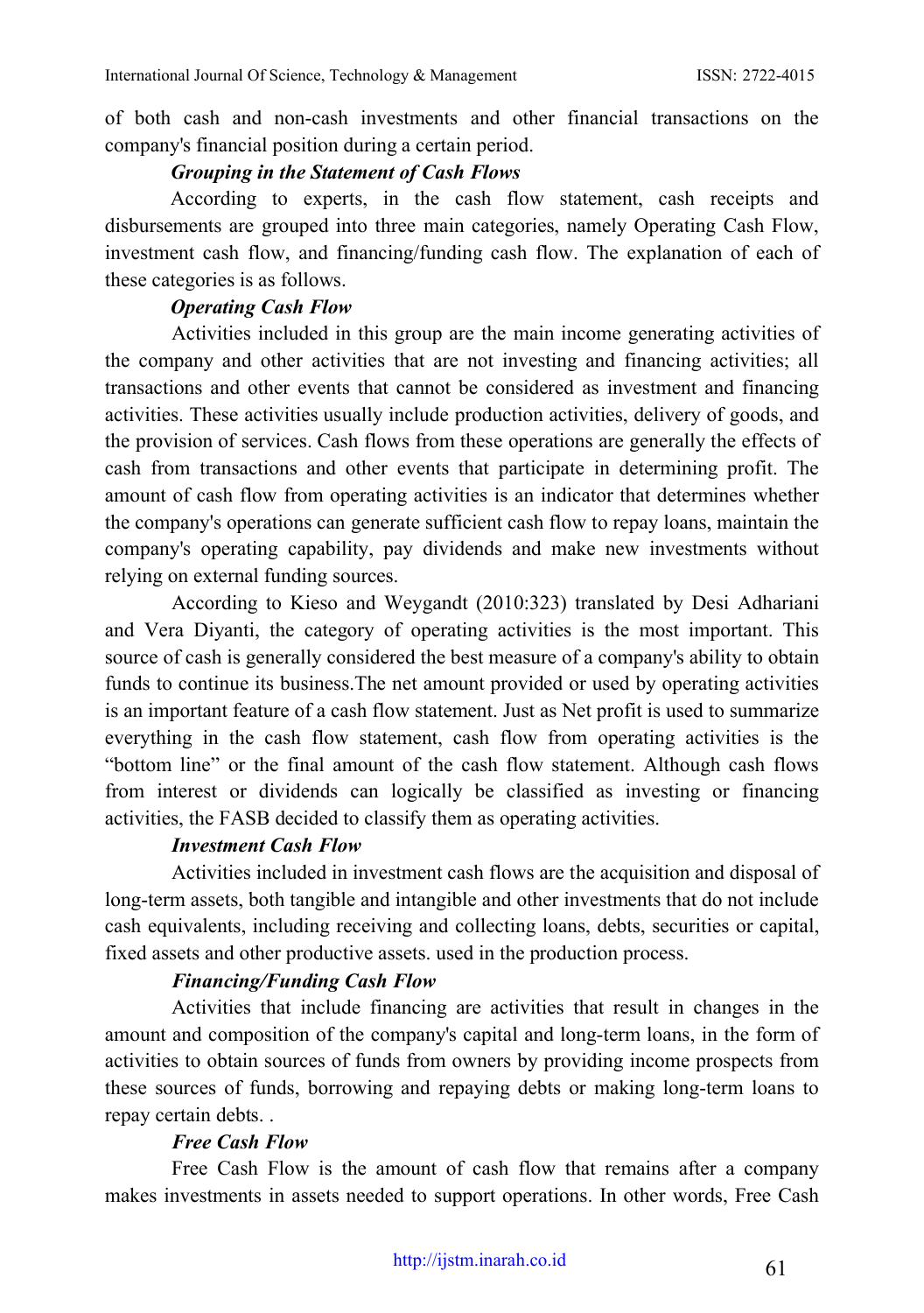Flow is the amount of cash flow available for distribution to investors, so the value of the company will be directly affected by its ability to generate cash flow. According to Kieso and Weygandt (2010: 350) translated by Desi Adhariani and Vera Diyanti, Free Cash Flow describes the amount of cash remaining from operations after adjustments for the purchase of fixed assets (capital expenditures) and dividend payments. Free Cash Flow is cash generated from operating activities adjusted for the purchase of fixed assets and cash dividend payments.

## *Previous Year's Cash Dividend*

The previous year's cash dividend is the cash dividend paid by the company this year for the dividends announced in the previous year, and can be seen in this year's statement of changes in company equity. The previous year's cash dividend used in this study is the cash dividend per share (dividend per share) which is calculated by the following formula (Sundjaja and Barlian, 2003)

## **Hypothesis Development**

Based on the research model, the following hypotheses can be put forward in this study:

## *Effect of Profit on Cash Dividend*

Dividends are part of the profits received by the owners of the company and this distribution is based on the profits generated by the company. According to Sundjaja and Barlian (2003), cash dividends are obtained from the ratio of total dividends to the number of shares, where total dividends are obtained from the difference between net income and changes in retained earnings. Thus, profit is the main indicator in paying dividends. According to Riahi and Belkaoui (2007), translated by Ali Akbar Yulianto and Krista, profit is recognized as an indicator of the maximum amount that can be distributed as dividends and retained for expansion or reinvested into the company. According to Stice et al (2009) translated by Ali Akbar, the main focus of financial statements is profit, and profit information is the best indicator of the company's ability to generate cash in the future than information about current period cash flows. The research on the relationship between earnings and dividends was conducted by Hermi (2004), who found that net income had a significant relationship with cash dividends. Murtanto and Yuridya (2004) examine the relationship between accounting earnings and cash earnings with cash dividends, the result is that earnings have a positive and strong relationship with cash dividends.

The results of research by Ramli and Arfan (2011) show that net income has a positive and significant effect on cash dividends. Generally, the distribution of profits is based on the number of shares owned by the company or known as the distribution of earnings per share (Earnings per share / EPS). Earning per share is the level of net profit that can be achieved by the company when carrying out its operations. The distribution of profits or dividends is distributed if the company makes a profit. Profits that deserve to be distributed to shareholders are profits after the company has fulfilled all interest and tax obligations (Ramli and Arfan, 2011). The amount of earnings per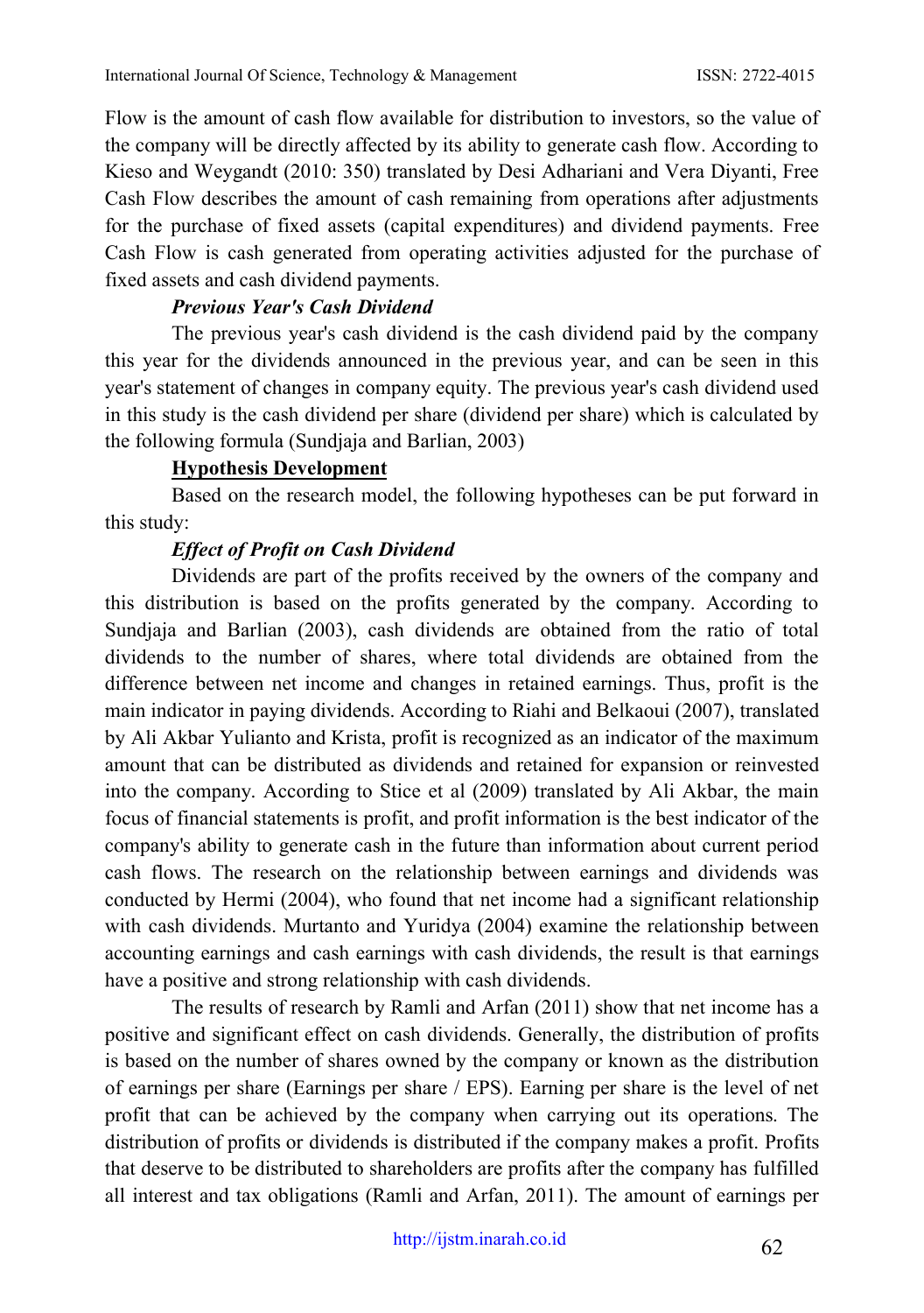share (earnings per share / EPS) is the ratio between net income after interest and taxes with the number of shares outstanding, which is usually the focus of investors to assess the company's ability to generate net profits in each share. However, this value does not always affect the amount of cash dividends that will be received by shareholders.

This is because, (1) EPS can lead to wrong decision making, if it is not related to the assessment and analysis of the income statement; (2) reported EPS cannot be compared over time between companies; and (3) EPS only focuses investors' attention on a single number without paying attention to the company as a whole which can provide information about the source and characteristics of earnings and provide the basis for projected earnings and dividends. Research results (Widiharti, 2011:65). Shows that net income has no effect on cash dividends. The results of the study (Siska Riani Siregar 2019) are based on research results if the company has a good level of net income, the company has the potential to distribute part of its profits to shareholders and vice versa when the net profit earned by the company decreases then the company's potential to distribute dividends also decreased. The results show that net income has an effect on cash dividends from the description and existing research, the first hypothesis is as follows.

#### *H1 : Net Profit has an effect on Cash Dividend*

#### *Effect of Operating Cash Flow on Cash Dividend*

Operating activities are the main income generating activities of the company and other activities that are not investing and financing activities. Cash flows from these operations are generally the effects of cash and transactions and other events that participate in determining earnings (Harahap, 2008). According to Darsono and Ashari (2005:22), the amount of cash flow originating from operating activities is an indicator that determines whether the company's operations can generate sufficient cash flow to repay loans, maintain the company's operating capability, pay dividends and make new investments without relying on external sources of funding. Hermi (2004) examines the relationship between operating cash flows and cash dividends, the result is that operating cash flows have a significant relationship with cash dividends. PSAK 2 (revised 2009) explains that interest paid and interest or dividends received can be classified as cash flows from operating activities, because they are seen as determining the entity's profit or loss in a certain period (Martani, 2012: 148). According to Kieso and Weygandt (2010:324) translated by Desi Adhariani and Vera Diyanti, although cash flows from interest or dividends can logically be classified as investing or financing activities, the FASB decided to classify both as operating activities. The basic principle is that operating activities contain the effects of cash flows from income and expenses in the income statement.

The results of this study are in accordance with research conducted by Ramli and Arfan (2011) which states that operating cash flow does not have a significant positive effect on cash dividends. The same result is also shown by research conducted by Danussiswanta (2002) In the cash flow statement, cash generated by operating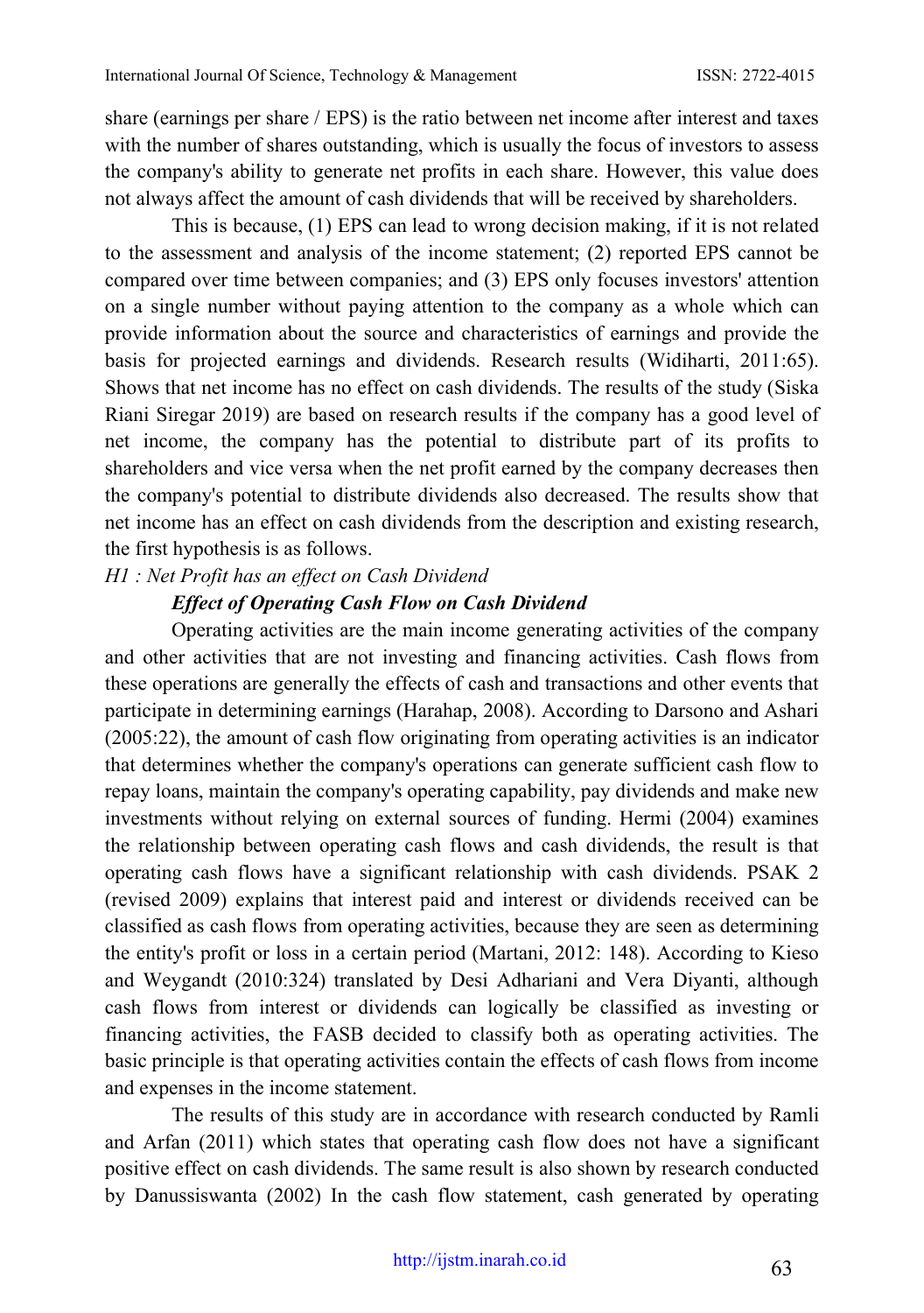activities is intended to indicate the company's ability to generate cash. However, analysts have realized that the cash generated by an operating activity fails to take into account that a company should invest in new fixed assets just to maintain its current operating level. Companies should also at least maintain dividends at the current level to satisfy investors (Kieso and Weygandt, 2010:350). Research results (Ramli and Arfan 2011) Based on this research, operating cash flow describes good company performance and generates high operating cash flow so that it can distribute relatively high dividends. Then the greater the company's operating cash flow, the greater the ability to distribute dividends. The results show that operating cash flow has an effect on cash dividends from the description and existing research, the second hypothesis is as follows.

# *H2 : Operating Cash Flow has an effect on Cash Dividend Effect of Free Cash Flow on Cash Dividend*

The greater the company's cash position, the greater the company's ability to pay dividends. Cash availability is considered more important than net income to pay cash dividends. The existence of net income which is the basis for dividend distribution is often not matched by the availability of cash to be used for cash dividend payments. The cash position factor that is actually available to shareholders will be reflected in the free cash flow owned by the company to be distributed to investors. According to Brigham and Houston (2009:65) which is translated by Ali Akbar Yulianto, free cash flow is cash flow that is actually available for distribution to all investors (shareholders and debt owners) after the company places all of its investment in fixed assets, products and services. new products, and the working capital needed to maintain ongoing operations. The value of a company's operations will depend on all of its expected future free cash flows, which are defined as after-tax operating profit minus the amount of investment in working capital and fixed assets required to maintain the business. According to Jensen (1986) in Hatta (2002), one of the purposes of using free cash flow is to distribute dividends to shareholders. Research on the effect of free cash flow on cash dividends has been conducted by Ramli and Arfan (2011) who found that free cash flow has a positive and significant effect on cash dividends. Rosdini (No Year) examined the effect of free cash flow on dividend policy, and the results showed that free cash flow had a positive effect on dividend policy. The results of this study are in accordance with research conducted by Hatta (2002) which states that free cash flow has no effect on cash dividends.

The greater the company's cash position, the greater the company's ability to pay dividends. The cash position factor that is actually available to shareholders will be reflected in the free cash flow owned by the company to be distributed to investors. If the condition of free cash flow applies continuously, then the present value of free cash flow will be even greater, and the value of the company will be greater in the eyes of investors. However, this amount is not always used to be distributed to shareholders as cash dividends.The results of the study (Ika Sri Viviani in 2018) These results indicate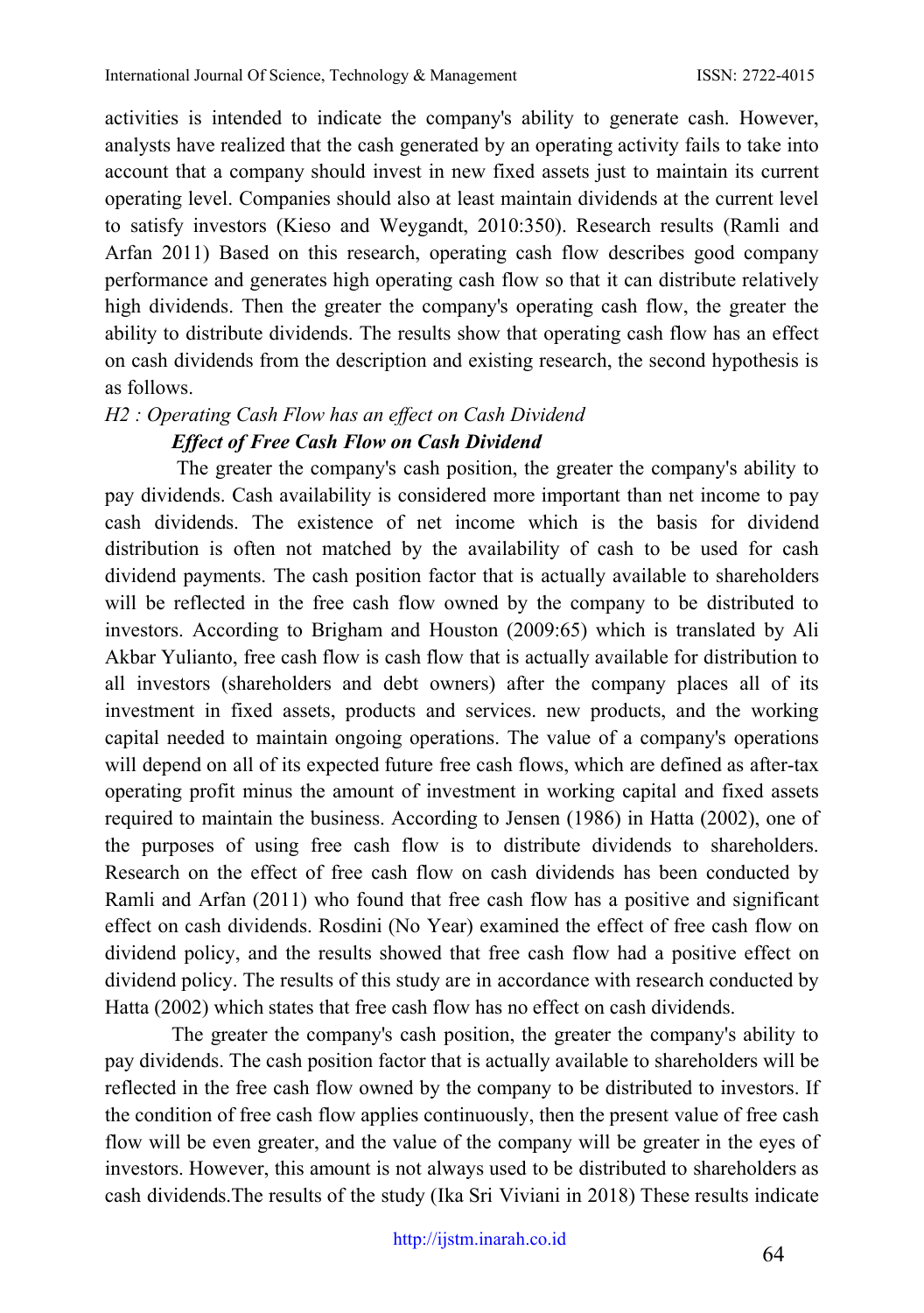that the greater the free cash flow owned by the company, the company tends to distribute high dividends to shareholders. When viewed from the ratio used in this study, if the free cash flow value is high, this indicates that the operating cash flow owned by the company is high because the company experiences a lot of inflows (cash inflows) so that it will affect the amount of increase in dividends to be distributed. Conversely, if the value of free cash flow is low, it indicates that the operating cash flow owned by the company is also low because the company experiences a lot of outflows (cash out) so that it will reduce the amount of dividends to be distributed. The results show that free cash flow has an effect on cash dividends from the description and existing research, the third hypothesis is as follows.

*H3 : Free Cash Flow has an effect on Cash Dividend*

# *Effect of Previous Year's Cash Dividend Payment on Current Year's Cash Dividend.*

Dividends are part of the profits received by shareholders. According to Kieso and Weygandt (2010: 185) which is translated by Desi Adhariani and Vera Diyanti, cash dividend is a pro rata distribution of cash to shareholders. According to Danussiswanta (2002), the previous year's dividend distribution report, if any, can also explain the current year's dividend distribution. In his research, he found that the previous year's dividend distribution had an effect on the current year's dividend distribution. According to Lintner in Danussiswanta (2002), the independent variable of previous dividend distribution can affect the current year's dividend distribution. In accordance with the dividend irrelevance theory proposed by Merton H. Miller and Franco Modigliani (2002), the company will be attractive to shareholders whose preferences are related to dividend payments and stability are related to the payment pattern and the stability of the company's pattern itself. Investors want stable dividends as a source of income embedded in shares that are paid the same amount of dividends every period (Sundjaja and Barlian, 2003). According to Hermi in Ramli and Arfan (2011), dividend announcements and earnings announcements in the previous period are the two types of announcements most often used by managers to inform the company's achievements and prospects.

Ross (1977) in Danussiswanta (2002), in his research proves that an increase in dividend payments can lead to clear and unbeatable conditions on the market that the company's prospects have progressed. The results of research by Ramli and Arfan (2011) show that the previous year's cash dividend payment has a positive and significant effect on the current year's cash dividend. These results support Lintner's theory (Danussiswanta, 2002), which states that the independent variable of previous dividend distribution affects the current year's dividend distribution. In accordance with the dividend irrelevance theory proposed by Merton H. Miller and Franco Modigliani, the company will be attractive to shareholders whose preferences are related to dividend payments and stability are related to the payment pattern and the stability of the company's pattern itself. Investors want a stable dividend as a source of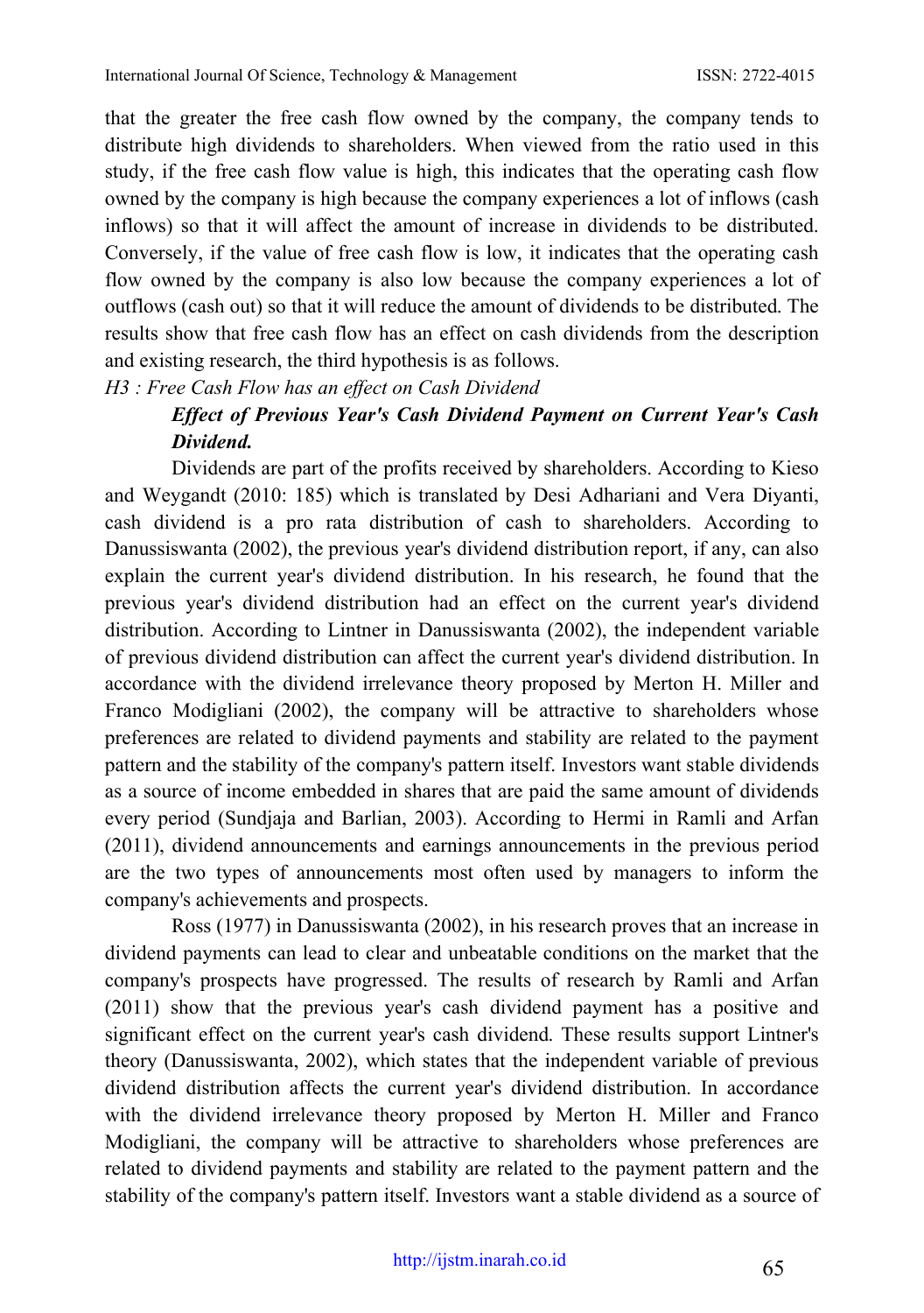income embedded in shares that are paid the same amount of dividends every period. The results show that the previous year's cash dividends have an effect on cash dividends from the description and existing research, the four hypotheses are as follows.

*H4 : Previous Year's Cash Dividend Payment has an effect on Current Year's Cash Dividend*

## **III. METHODS**

The research method used in this research is associative research method with a causal relationship. According to Sugiyono (2012: 59) a causal relationship is a causal relationship. So, here there are independent variables (influence) and dependent variables (influenced).The type of research used is quantitative research. Quantitative research is a research method that is based on the philosophy of positivism, used to examine a particular population or sample. Data collection uses research instruments, analyzes and is quantitative or statistical in nature with the aim of testing the established hypothesis (Sugiyono, 2016: 08). In this study the data used is secondary data. Secondary data is data that refers to information collected from existing sources. Secondary data sources are the financial statements of food and beverage companies listed on the Indonesia Stock Exchange in 2014-2018.

The population in this study are food and beverage sub-sector manufacturing companies listed on the Indonesia Stock Exchange (IDX) for the 2014-2018 period. The population of food and beverage companies listed on the Indonesian stock exchange is 18 companies. In the study, the researcher will use a purposive sampling technique, namely the sample is taken based on certain criteria in accordance with the research objectives which are considered representative of the research sample studied as follows: Manufacturing companies listed on the Indonesia Stock Exchange during the research period, namely 2014-2018.

Companies that have a positive net profit. Companies that have a positive Free Cash Flow report. Companies that pay dividends for the current year. Companies that use the rupiah currency in the preparation of financial statements. Based on the selection criteria for the sample that will be examined by food and beverage companies listed on the BEI, 7 companies are obtained. Because this research was conducted within 5 years (2014-2018), the number of observations was 35 companies. In this analysis using tests including: Descriptive Statistics, Classical Assumption Test (Normality Test, Multicollinearity Test, Autocorrelation Test, Heteroscedasticity, Multiple Linear Regression Analysis), Hypothesis Testing (partial and Simultaneous), Coefficient of Determination (R2)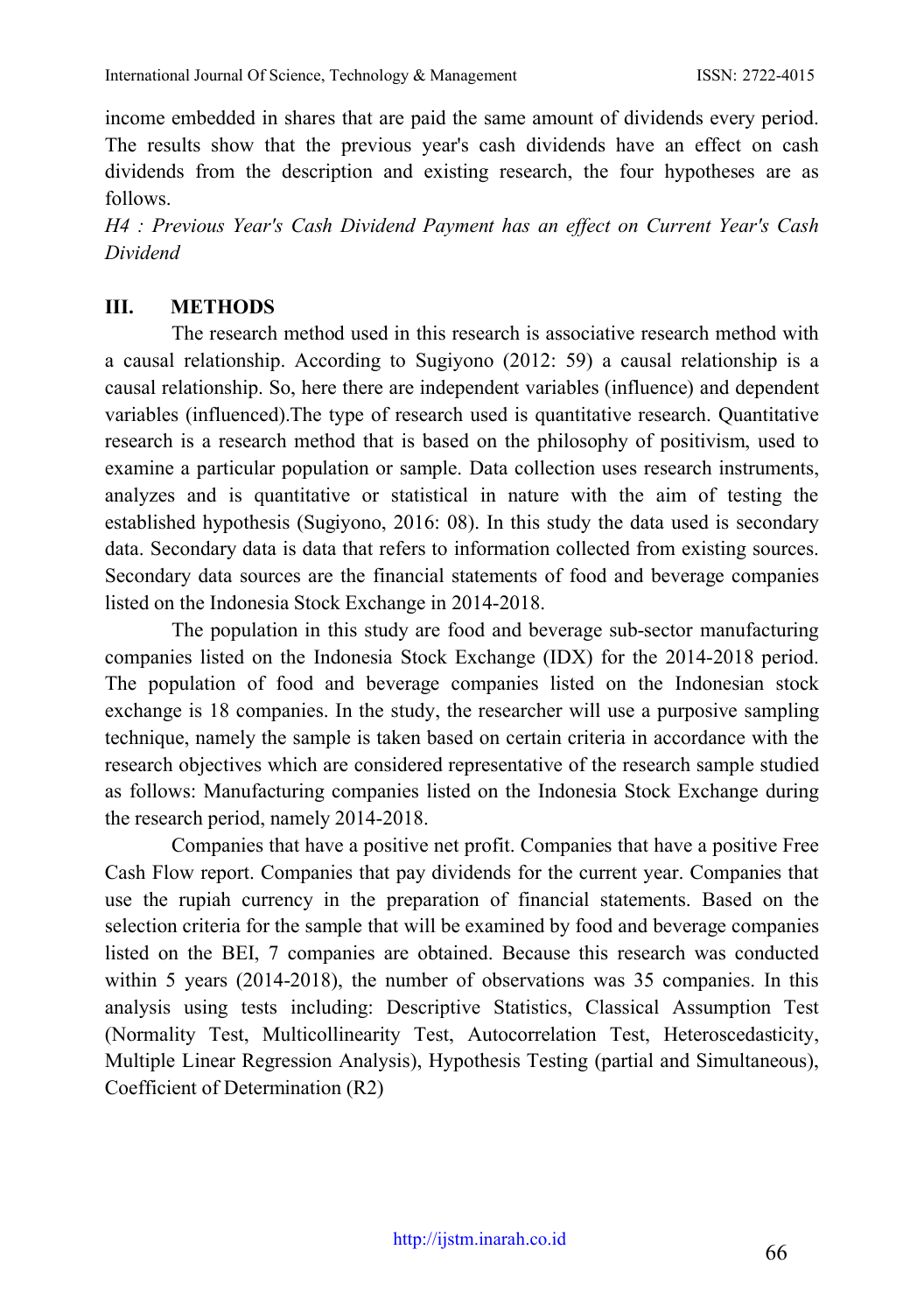# **IV. RESULTS AND DISCUSSIONS 4.1. Descriptive statistics**

Descriptive analysis in this study is intended to provide an overview of the data used for each variable. The observed values from this analysis are the minimum, maximum, average (mean), and standard deviation values.

**Table 4.2.**

#### Descriptive Statistics Test Results N Minimum Maximum Mean Std. Deviation Previous year's cash dividend 35 ,0023 1,2571 ,092029 ,2118162 Cash dividend 35 35,0004 35,0004 7.2618 5,0004 0622231 Free Cash Flow 35 13,2636 28,4798 21,283786 5,2473455 NET PROFIT 35 0002 245,7520 32,185832 53,2954767 Operating Cash Flow 35 2921328880 15 274318354 1210 264399914 488,00 601335956737,6 97 Valid N (listwise) 35

*Source: processed data, 2019.*

## **Normality test**

According to Ghozali (2018:161), "The normality test aims to test whether in the regression model, the confounding variable or residual has a normal distribution". A good regression model is to have a normal data distribution or close to normal (Ghozali, 2018:163). The normality test of the data can also use the Kolmogorov-Smirnov (K-S) non-parametric statistical test to determine the significance of normally distributed data. Furthermore, an overview is obtained as shown in the table below:

## **Table 4.3.** Normality test

One-Sample Kolmogorov-Smirnov Test

|                                  |                  | Unstandardized Residual |
|----------------------------------|------------------|-------------------------|
| N                                |                  | 30                      |
| Normal Parameters <sup>a,b</sup> | Mean             | ,0000000                |
|                                  | Std.             | ,06438267               |
|                                  | Deviation        |                         |
| Most<br><b>Differences</b>       | Extreme Absolute | ,137                    |
|                                  | Positive         | ,137                    |
|                                  | Negative         | $-.077$                 |
| <b>Test Statistic</b>            |                  | ,137                    |
| Asymp. Sig. (2-tailed)           |                  | .160 <sup>c</sup>       |

#### **Discussion**

## **Effect of Profit on Cash dividend**

The test results of this study indicate that the variable The effect of earnings on cash dividends has no effect, which is indicated by the value of tcount  $\leq$  - ttable (- $0.926 \leq 2.040$ ) and the level of influence is  $0.362 \geq 0.05$ . These results do not support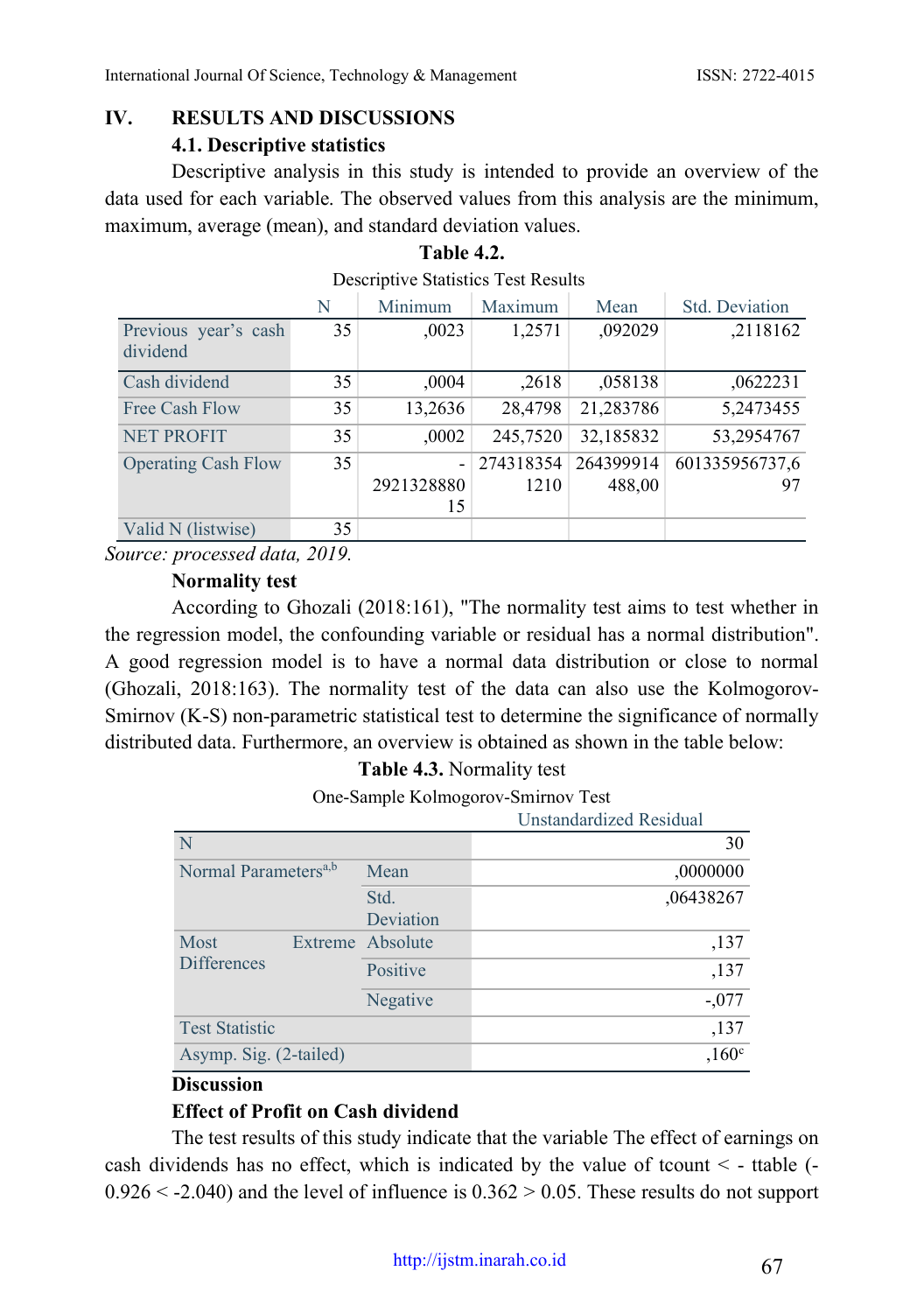the previously proposed H1 or it can be said that the hypothesis is rejected. Which means that the distribution of the company's net profit affects the amount of dividends that will be distributed so that the net profit does not affect the cash dividend. The amount of Net profit per share (earnings per share/ EPS) is the ratio between Net profit after interest and taxes with the number of shares outstanding, which is usually the focus of investors to assess the company's ability to generate net profits in each share. However, this value does not always affect the amount of cash dividends that will be received by shareholders.

This is because, (1) EPS can lead to wrong decision making, if it is not related to the assessment and analysis of the income statement; (2) reported EPS cannot be compared over time between companies; and (3) EPS only focuses investors' attention on a single number without paying attention to the company as a whole which can provide information about the source and characteristics of earnings and provide a basis for profit and dividend projections (Widiharti, 2011:65). The results of this study indicate that the company prefers to withhold earnings rather than distribute it as cash dividends. Companies that are "growing" will pay cash dividends in small amounts or pay no dividends because their policy is to expand rapidly as far as internal and external financial conditions allow. This is related to the amount of retained earnings which is also the basis for calculating dividends. The company every year if it makes a profit is expected to pay cash dividends to its owners. If not all of them are declared to be distributed as dividends, it means that there is some retained earnings, which are usually used by the company for business development. In addition, the existence of net profit which is the basis for dividend distribution is often not balanced with the availability of cash to be used for cash dividend payments. So that large profits do not mean that the company can pay cash dividends in large amounts.

## **Effect of Operating Cash Flow on Cash dividend**

The test results of this study indicate that the variable Effect of Operating Cash Flow on Cash dividends has no effect, which is indicated by the value of tcount  $\leq$ ttable  $(-1.106 \le -2.040)$  and the level of influence is  $0.277 \ge 0.05$ . These results do not support the previously proposed H2 or it can be said that the hypothesis is rejected. These results indicate that the operating cash flow generated by the company has no effect on the amount of dividends distributed to shareholders. This is because growing companies use large amounts of cash for the purpose of paying for inventories. Stice, et al (2009:282) in Agung (2013) stated that a positive cash flow indicates that the business can continue to run for now. However, when the cash flow owned by the company is inadequate and the company cannot obtain alternative financing in a short time, the company cannot freely use the cash, including paying dividends.

Thus, companies that produce positive operating cash flows may not necessarily be able to pay high dividends to their shareholders because the cash is used to optimize the company's capital. However, it also depends on the company's needs in managing the operating cash flow, when the company allocates more cash to increase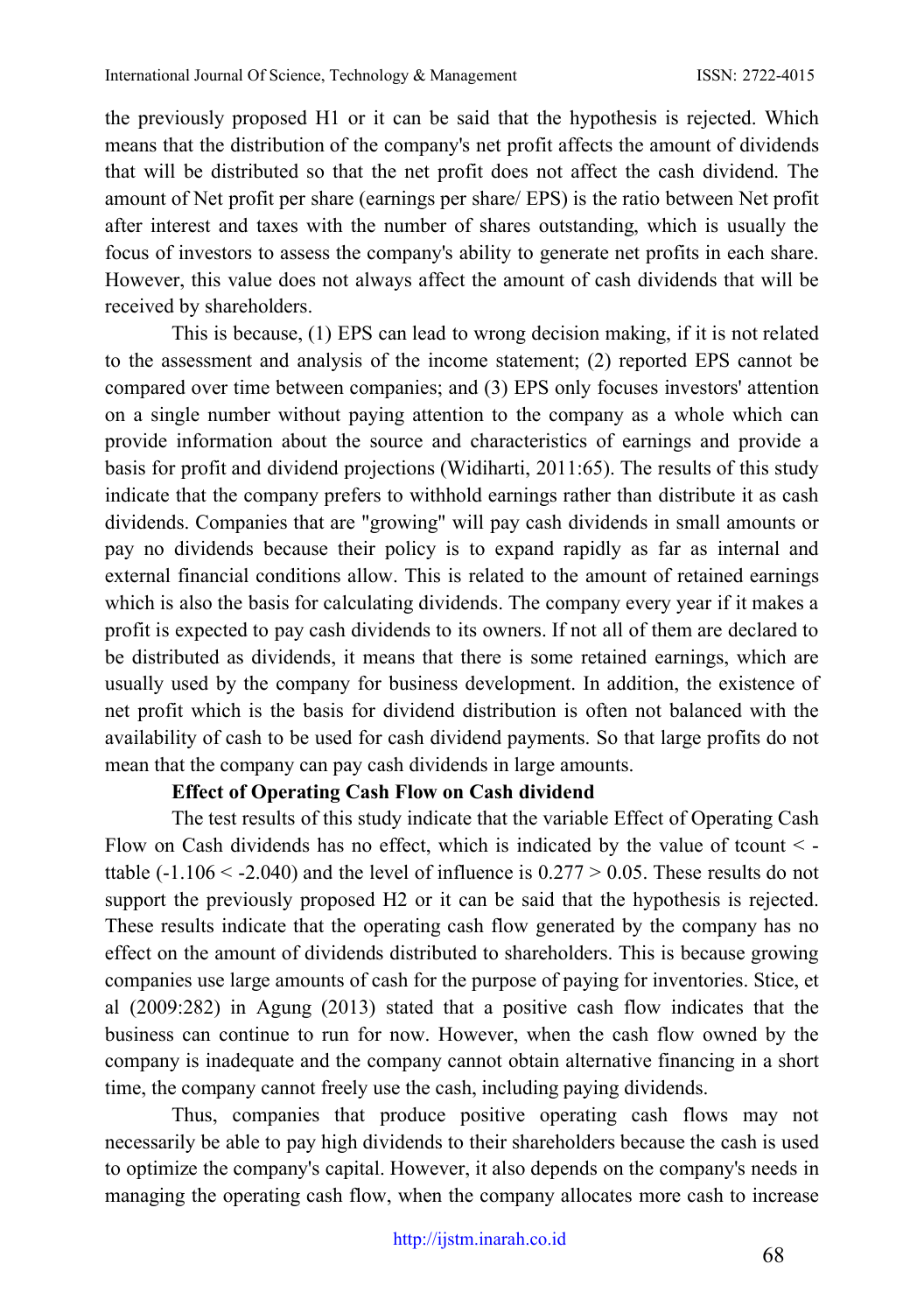capital, invest or pay obligations other than dividends. Or vice versa, companies that experience a decrease in cash income from operational activities, to maintain the impression on investors to prefer to pay cash dividends to investors. This is in line with the results of research conducted by Dafid Irawan and Nurdhiana (2012) which states that Operating Cash Flow has no effect on dividend policy.

#### **Effect of Free Cash Flow on Cash dividend**

The test results of this study indicate that the variable Effect of Free Cash Flow on Cash dividends has no effect as indicated by the value of tcount < - ttable (-0.027 <  $-2.040$ ) and the level of influence is  $0.979 \ge 0.05$ . These results do not support the H3 that has been proposed previously. or it can be said that the hypothesis is rejected. The results of this study are in accordance with research conducted by Hatta (2002) which states that Free Cash Flow has no effect on the dividend payout ratio. The greater the company's cash position, the greater the company's ability to pay dividends. The cash position factor that is actually available to shareholders will be reflected in the free cash flow owned by the company to be distributed to investors. If the condition of free cash flow applies continuously, then the present value of free cash flow will be even greater, and the value of the company will be greater in the eyes of investors. However, this amount is not always used to be distributed to shareholders as cash dividends. This is because the company anticipates increasing investment needs in the years to come. Various conditions of the company can affect the value of free cash flow, for example if the company has high free cash flow with low growth rate then this free cash flow should be distributed to shareholders, but if the company has high free cash flow and high growth rate then this free cash flow temporarily held and can be used for investment in the future period.

Due to the above conditions, it indicates that the presence of large free cash flows in a company does not necessarily indicate that the company will distribute dividends in larger amounts than when the company has small free cash flows. In accordance with the residual dividend policy theory, it states that the dividends paid are the remainder of the company's profits after deducting those paid to finance the company's capital planning (Weston and Brigham in Rosdini, No Year). This means that the company pays dividends only if there is an excess of funds over the company's profits that are used to finance the planned project. The basis of this policy is that investors prefer companies to hold and reinvest profits rather than distribute them in the form of dividends if the reinvested profits can generate higher returns than the average return that investors can generate from other investments with comparable risk. . If the company needs large enough funds to finance its investment or the company is growing so that most of its funds are embedded in fixed assets and working capital, its ability to pay cash dividends is also very limited.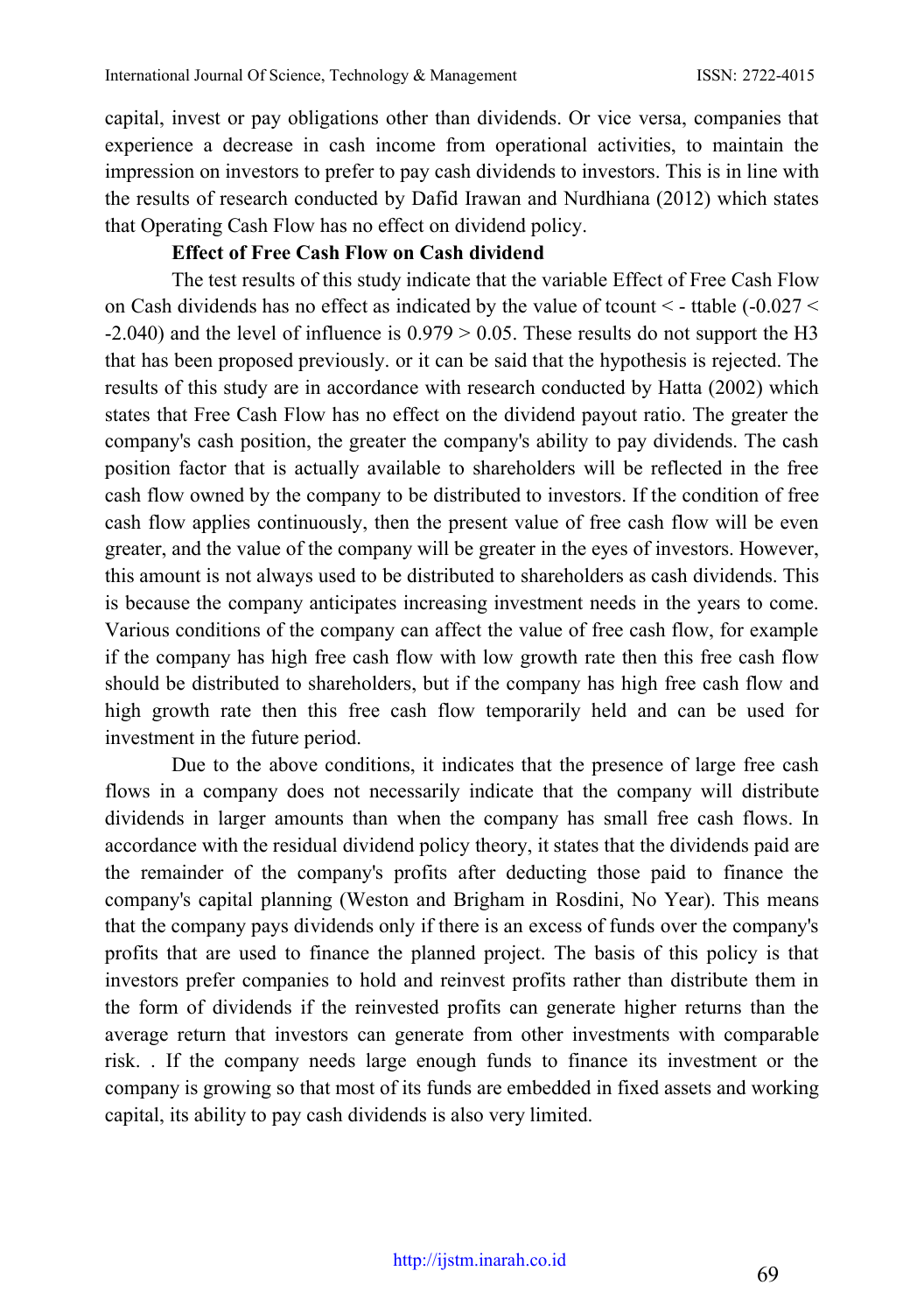# **Effect of Previous Year's Cash Dividend Payment on Current Year's Cash Dividend**

The test results of this study indicate that the previous year's cash dividend effect on cash dividend has an effect, which is indicated by the value of tcount  $\leq$ ttable  $(2.635 < -2.040)$  and the level of influence is 0.013 < 0.05. The results of this study are in accordance with research conducted by Danussiswanta (2002) which states that the distribution of cash dividends in the previous year has a significant effect on the distribution of dividends for the current year. The same result is also shown by research conducted by Ramli and Arfan (2011) which shows that the previous year's cash dividend has an effect on the cash dividend.

Ross (1977) in Danussiswanta (2002) in his research proves that an increase in dividend payments can create clear and unbeatable conditions on the market that the company's prospects have progressed. These results support Lintner's theory (Danussiswanta, 2002). which states that the independent variable of previous dividend distribution affects the current year's dividend distribution. In accordance with the dividend irrelevance theory proposed by Merton H. Miller and Franco Modigliani, the company will be attractive to shareholders whose preferences are related to dividend payments and stability are related to the payment pattern and the stability of the company's pattern itself. Investors want stable dividends as a source of income embedded in shares that are paid the same amount of dividends every period (Sundjaja and Barlian, 2003).

## **V. CONCLUSION**

Based on the data obtained and the analysis that has been carried out, the conclusions that can be drawn from this study are as follows: Existing research, it can be concluded that net profit has no effect on cash dividends in food and beverage subsector manufacturing companies listed on the Stock Exchange. Indonesia for the period 2014-2018. Existing research, it can be concluded that Operating Cash Flow has no effect on cash dividends in food and beverage sub-sector manufacturing companies listed on the Indonesia Stock Exchange for the period 2014-2018. Existing research, it can be concluded that Free Cash Flow has no effect on cash dividends in food and beverage sub-sector manufacturing companies listed on the Indonesia Stock Exchange for the period 2014-2018. Existing research, it can be concluded that the previous year's cash dividends have an effect on the cash dividend, in the food and beverage sub-sector manufacturing companies listed on the Indonesia Stock Exchange for the period 2014-2018.

## *Recommendations*

By paying attention to the results of the analysis and testing that have been concluded above, the authors try to provide suggestions such as the following: Companies should pay attention to cash dividend payments in previous years as an independent variable that affects the current year's cash dividends. Because the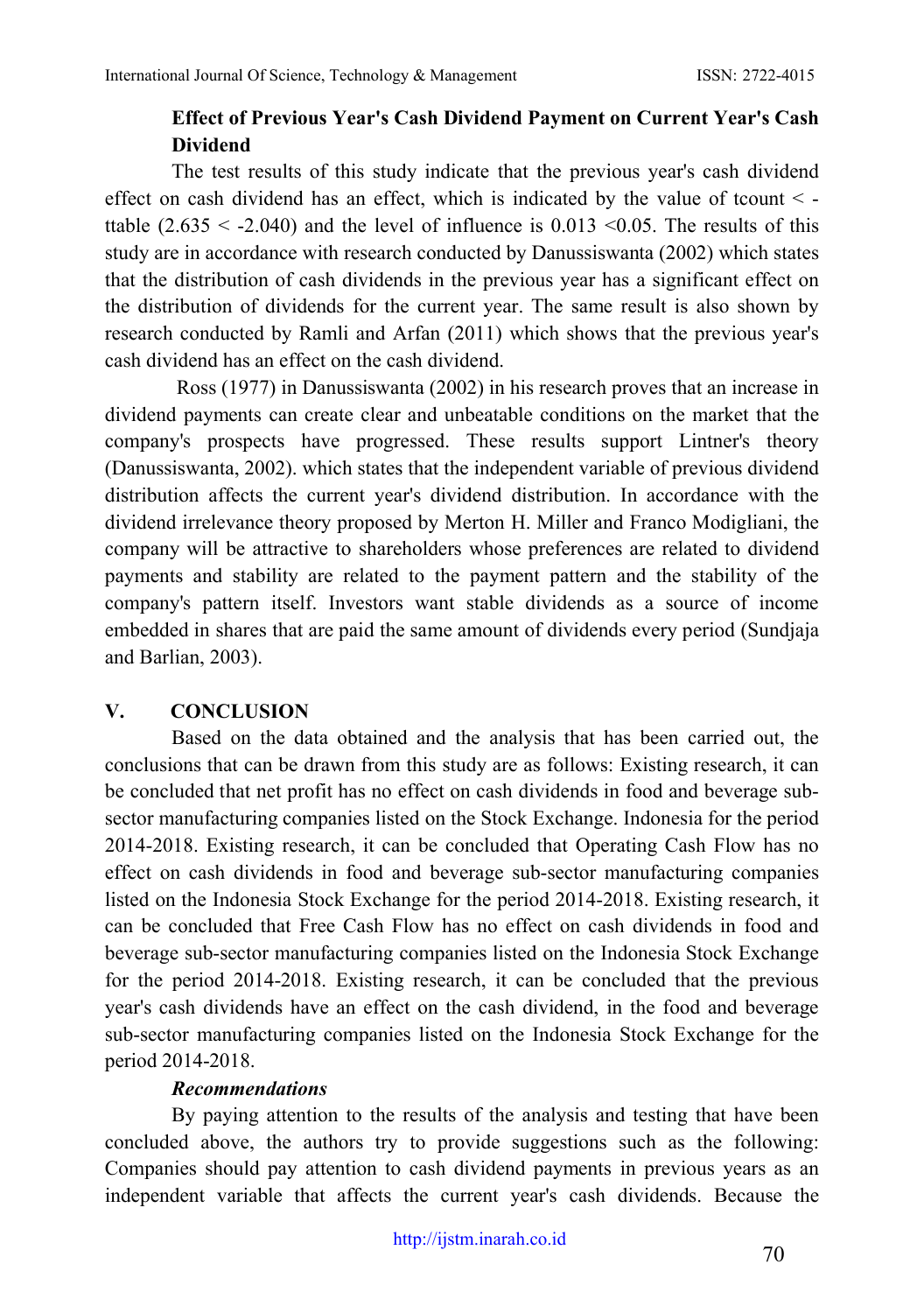company will be attractive to shareholders whose preferences are related to dividend payout and stability. Investors want a stable dividend as a source of income embedded in shares that are paid the same amount of dividends every period. For investors and potential investors, it is better to pay attention to information in the form of policies owned by the company to help make decisions in their investment, especially regarding the payment of the previous year's cash dividend, which can affect the current year's cash dividend.

In addition, investors and potential investors should not only assume that dividend policy is only influenced by profit, Operating Cash Flow, Free Cash Flow, and previous year's cash dividend payments, but also have to look at other factors that can also affect the amount of cash dividends. that will be accepted, such as Return On Investment (ROI), Current Ratio, and Debt to Asset Ratio. For further researchers, it is better to add the number of samples within 6 years or 7 years of observation, adding other variables such as Analyzing the relationship between Net profit, Operating Cash Flow with cash dividends, or the effect of accounting profit, cash profit, Free Cash Flow, Operating Cash Flow, leverage and current ratio to Cash dividend. and can expand the research sample, not only to manufacturing companies but to more than one type of company such as mining companies, the consumer goods industry sector so that the results can be compared between one company with another.

## **VI. ACKNOWLEDGEMENT**

The Chancellor and the leadership at Terbuka University, Banten Indonesia

#### **REFERENCES**

- [1] Brigham, Eugene F. dan Joel F. Houston. 2006. *Fundamentals of Financial Management. 10th Edition*. Dialihbahasakan oleh Ali Akbar Yulianto. *Dasar-DasarManajemen Keuangan.* Buku 2. Edisi 10. Jakarta: Salemba Empat.
- [2] Brigham, Eugene F. dan Joel F. Houston 2009. *Fundamentals of Financial Management*. *10th Edition*. Dialih bahasakan oleh Ali Akbar Yulianto. *Dasar-Dasar Manajemen Keuangan.* Buku 1. Edisi 10. Jakarta: Salemba Empat.
- [3] Danusiswanta, Suparna Yusup. 2002. *Pengaruh Arus Kas dan Dividen TahunSebelumnya Terhadap Pembagian Dividen pada Perusahaan Manufaktur di Bursa EfekJakarta Periode 1996-1998.* Tesis Magister Sains Akuntansi. Semarang: Universitas Diponegoro.
- [4] Darsono dan Ashari. 2005. *Pedoman Praktis Memahami Laporan Keuangan.* Yogyakarta: Penerbit Andi.
- [5] Dyah Handayani Bs 2010, *Analisis Faktor-Faktor Yang Mempengaruhi Dividen Payout Ratio Pada Perusahaan Manufaktur Di Bursa Efek Indonesia Periode 2005- 2007*
- [6] Harahap, Sofyan Syafri. 2008*. Teori Akuntansi*. Jakarta: Rajawali Pers. Hariyanto Agus. 2013. *Pengaruh Free Cash Flow, Profitabilitas, dan Likuiditas Terhadap Dividend Payout Ratio (Studi Empiris pada Perusahaan Manufaktur yang Terdaftar diBursa Efek Indonesia Periode 2007-2010).*Bekasi: Universitas Islam"45".